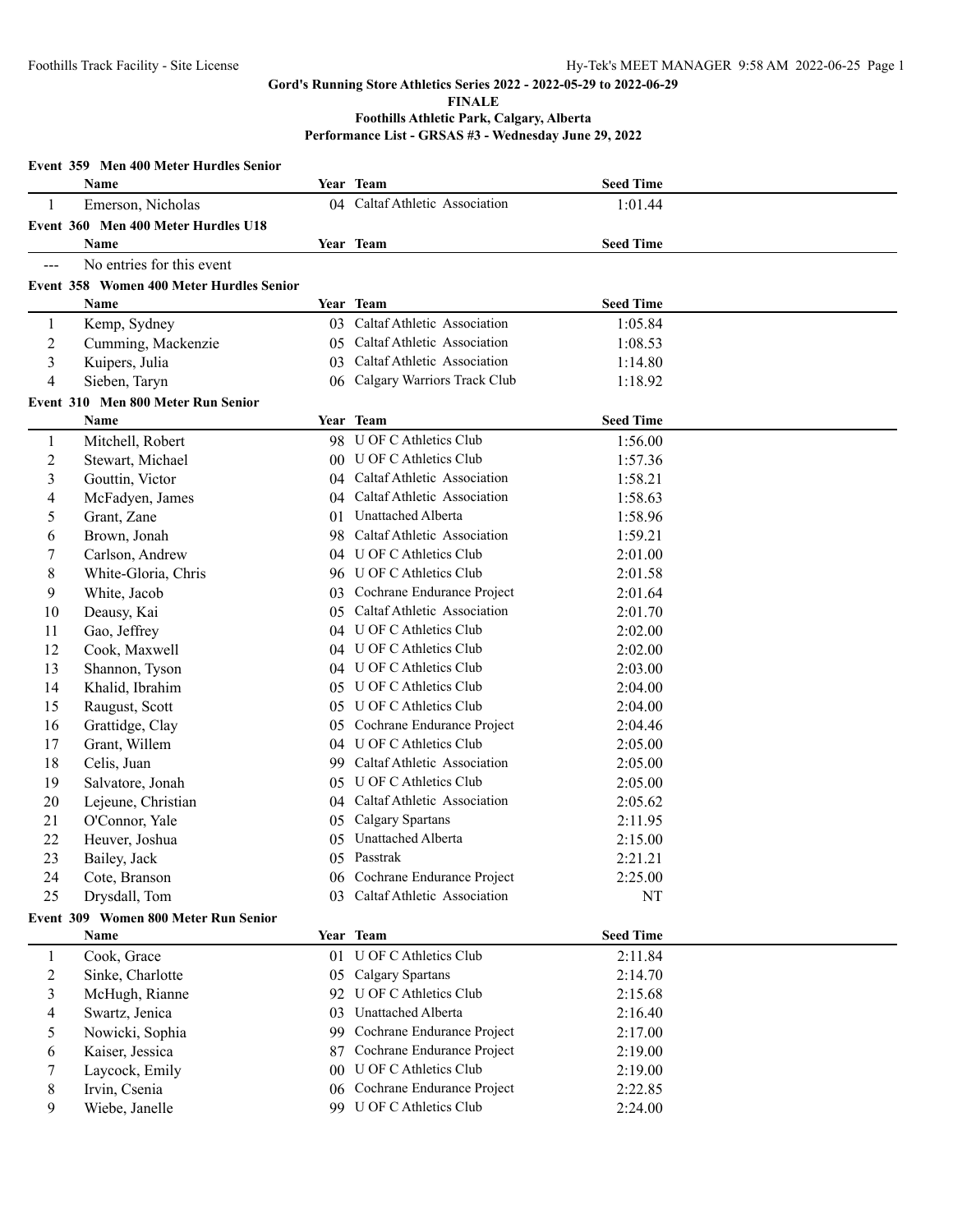**FINALE**

|  | Event 309  (Women 800 Meter Run Senior) |  |
|--|-----------------------------------------|--|
|--|-----------------------------------------|--|

|                | Name                                              |    | Year Team                         | <b>Seed Time</b> |  |
|----------------|---------------------------------------------------|----|-----------------------------------|------------------|--|
| 10             | Chipiuk, Julianna                                 |    | 05 Leduc Track And Field Club     | 2:24.00          |  |
| 11             | Aujla, Manpreet                                   |    | 05 Caltaf Athletic Association    | 2:25.00          |  |
| 12             | Baker, Aggie                                      |    | 05 Cochrane Endurance Project     | 2:28.00          |  |
| 13             | Brohart, Courtney                                 |    | 90 Cochrane Endurance Project     | 2:28.00          |  |
| 14             | Gentile, Lily                                     |    | 01 U OF C Athletics Club          | 2:30.00          |  |
| 15             | O'Leary, Claire                                   |    | 05 Caltaf Athletic Association    | 2:33.00          |  |
| 16             | Stuart, Isla                                      |    | 06 Caltaf Athletic Association    | 2:34.00          |  |
| 17             | Beer, Sarah                                       | 05 | Cochrane Endurance Project        | NT               |  |
| 18             | Wilcox, Sadie                                     |    | 06 Caltaf Athletic Association    | NT               |  |
|                | Event 312 Boys 800 Meter Run U16                  |    |                                   |                  |  |
|                | Name                                              |    | Year Team                         | <b>Seed Time</b> |  |
| $\mathbf{1}$   | Heuver, Nathan                                    |    | 07 Unattached Alberta             | 2:20.00          |  |
| $\overline{c}$ | Purcell, Olin                                     | 09 | <b>Unattached Alberta</b>         | 2:30.00          |  |
| 3              | Heuver, Noah                                      | 08 | Unattached Alberta                | 2:35.00          |  |
| 4              | Weber, Mack                                       |    | 07 Caltaf Athletic Association    | NT               |  |
| 5              | Fischer, Ephrem                                   |    | 08 Caltaf Athletic Association    | NT               |  |
| 6              | Warne, Hudson                                     |    | 08 Caltaf Athletic Association    | NT               |  |
|                | Event 311 Girls 800 Meter Run U16                 |    |                                   |                  |  |
|                | Name                                              |    | Year Team                         | <b>Seed Time</b> |  |
| $\mathbf{1}$   | Marquardt, Ciara                                  |    | 07 Calgary Spartans               | 2:24.39          |  |
| $\overline{c}$ | Toledo, Nathalie                                  |    | 07 U OF C Athletics Club          | 2:35.00          |  |
| 3              | Williams, Arianna                                 | 08 | <b>Calgary Spartans</b>           | 2:37.00          |  |
| 4              | Kirk, Mila                                        | 07 | Cochrane Endurance Project        | 2:39.00          |  |
| 5              | Browne, Lillianna                                 | 08 | Calgary Warriors Track Club       | 2:43.65          |  |
| 6              | Macmillan, Catriona                               | 07 | Caltaf Athletic Association       | NT               |  |
| 7              | Coutts, Chelsea                                   | 08 | Caltaf Athletic Association       | NT               |  |
| 8              | Pardon Miles, Lulu                                | 07 | Calgary Warriors Track Club       | NT               |  |
| 9              | Fernandez, Mira                                   | 08 | Calgary Spartans                  | NT               |  |
| 10             | Irvin, Avlea                                      | 08 | Cochrane Endurance Project        | NT               |  |
| 11             | Causton, Bromley                                  | 08 | Caltaf Athletic Association       | NT               |  |
| 12             | Govender, Lucy                                    |    | 08 Caltaf Athletic Association    | NT               |  |
|                | Event 314 Men 110 Meter Hurdles 42"/9.14m Senior  |    |                                   |                  |  |
|                | Name                                              |    | Year Team                         | <b>Seed Time</b> |  |
| 1              | Wright, Ryan                                      |    | 02 Calgary Spartans               | 15.44            |  |
|                | Event 315 Men 110 Meter Hurdles 39"/9.14m U20     |    |                                   |                  |  |
|                | Name                                              |    | Year Team                         | <b>Seed Time</b> |  |
|                | No entries for this event                         |    |                                   |                  |  |
|                | Event 321 Men 110 Meter Hurdles 39" Masters       |    |                                   |                  |  |
|                | Name                                              |    | Year Team                         | <b>Seed Time</b> |  |
| 1              | Hinton, Jackson                                   |    | 81 Edmonton International Track C | 14.25            |  |
|                | Event 317 Men 110 Meter Hurdles 36"/9.14m U18     |    |                                   |                  |  |
|                | Name                                              |    | Year Team                         | <b>Seed Time</b> |  |
| -1             | Bailey, Jack                                      |    | 05 Passtrak                       | 18.23            |  |
|                | Event 313 Women 100 Meter Hurdles 33"/8.5m Senior |    |                                   |                  |  |
|                | Name                                              |    | Year Team                         | <b>Seed Time</b> |  |
| 1              | MacDonald, Sienna                                 |    | 02 U OF C Athletics Club          | 13.87            |  |
| 2              | Gatzke, Natasha                                   |    | 02 U OF C Athletics Club          | 14.75            |  |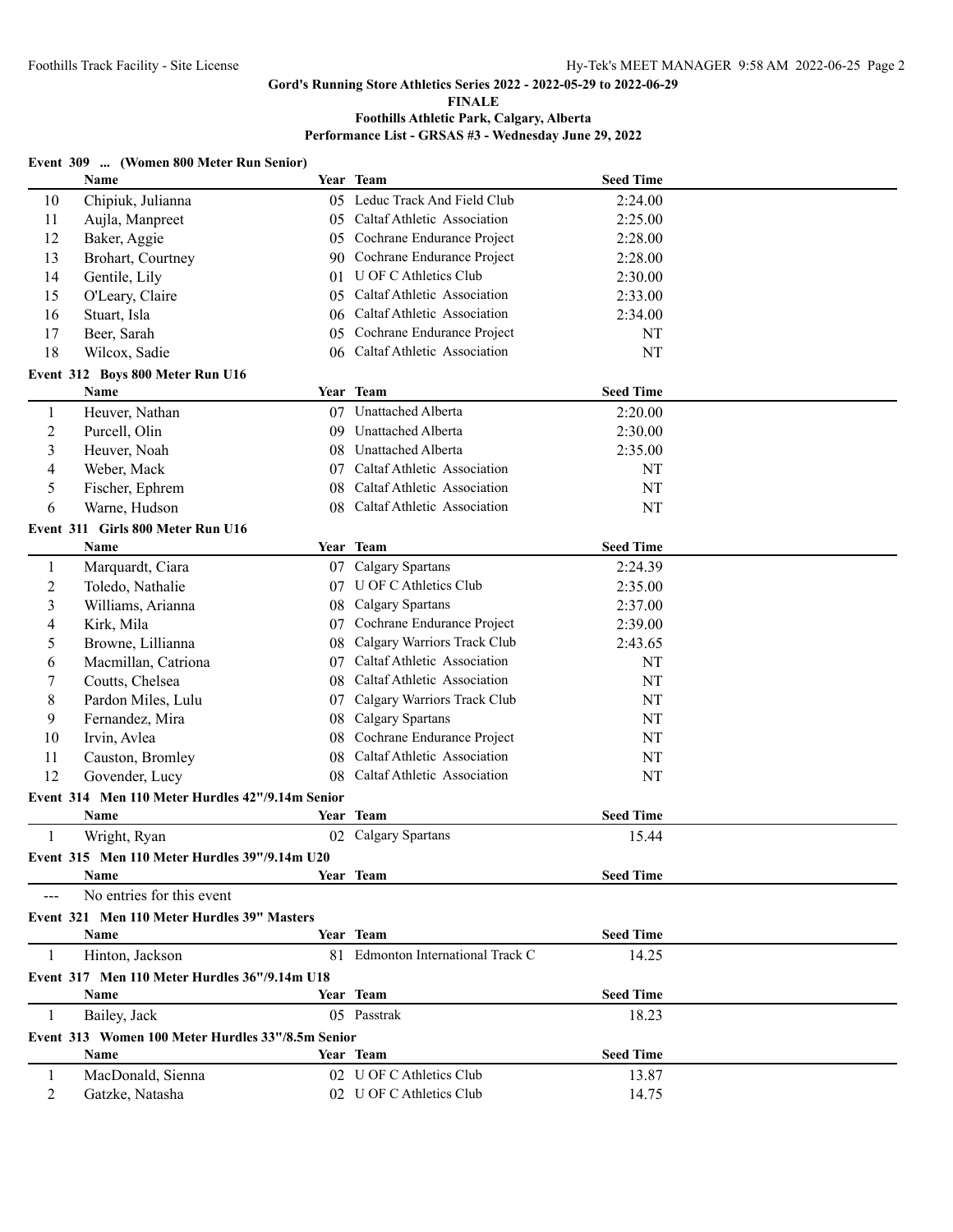#### **FINALE**

|                | Event 313  (Women 100 Meter Hurdles 33"/8.5m Senior) |     |                                   |                  |  |
|----------------|------------------------------------------------------|-----|-----------------------------------|------------------|--|
|                | Name                                                 |     | Year Team                         | <b>Seed Time</b> |  |
| 3              | Fourlas, Athena                                      |     | 97 U OF C Athletics Club          | 14.89            |  |
| 4              | Kretzer, Megan                                       |     | 94 U OF C Athletics Club          | 15.28            |  |
| 5              | Sowinski, Beata                                      |     | 03 U OF C Athletics Club          | 16.20            |  |
| 6              | Whitehead, Liza                                      |     | 87 U OF C Athletics Club          | NT               |  |
| 7              | MacKenzie, Danae                                     |     | 03 Caltaf Athletic Association    | NT               |  |
|                | Event 319 Boys 100 Meter Hurdles 33"/13m/8.5m U16    |     |                                   |                  |  |
|                | Name                                                 |     | Year Team                         | <b>Seed Time</b> |  |
| 1              | Berry, Addison                                       |     | 07 Calgary Spartans               | 15.87            |  |
|                | Event 316 Women 100 Meter Hurdles 30"/13m/8.5m U18   |     |                                   |                  |  |
|                | Name                                                 |     | Year Team                         | <b>Seed Time</b> |  |
| ---            | No entries for this event                            |     |                                   |                  |  |
|                |                                                      |     |                                   |                  |  |
|                | Event 318 Girls 80 Meter Hurdles 30"/12m/8.0m U16    |     | Year Team                         | <b>Seed Time</b> |  |
|                | Name                                                 |     |                                   |                  |  |
| 1              | Sturgeon, Jamie                                      |     | 07 U OF C Athletics Club          | 14.75            |  |
| $\overline{2}$ | Snyder, Sadie                                        |     | 08 Caltaf Athletic Association    | NT               |  |
| 3              | Law, Taylor                                          |     | 08 Caltaf Athletic Association    | NT               |  |
| 4              | Ardelan, Kaeli                                       |     | 07 Caltaf Athletic Association    | NT               |  |
| 5              | Hasiuk, Talia                                        |     | 08 Caltaf Athletic Association    | NT               |  |
| 6              | Cumming, Maggie                                      |     | 08 Caltaf Athletic Association    | NT               |  |
|                | Event 302 Men 100 Meter Dash Senior                  |     |                                   |                  |  |
|                | <b>Name</b>                                          |     | Year Team                         | <b>Seed Time</b> |  |
| $\mathbf{1}$   | Hinton, Jackson                                      |     | 81 Edmonton International Track C | 11.07            |  |
| 2              | Edmondson, O'Tave                                    |     | 01 Alberta Speed School           | 11.54            |  |
| 3              | Richards, Zander                                     |     | 04 Caltaf Athletic Association    | 11.56            |  |
| 4              | Magdich, Frankie                                     |     | 05 Caltaf Athletic Association    | 11.66            |  |
| 5              | Brusic, Josip                                        |     | 02 Caltaf Athletic Association    | 11.70            |  |
| 6              | Adesegun, David                                      |     | 99 Caltaf Athletic Association    | 11.70            |  |
| 7              | Arciniegas Salazar, Daniel                           |     | 03 Alberta Speed School           | 11.71            |  |
| 8              | Tigley, Evan                                         |     | 03 U OF C Athletics Club          | 11.94            |  |
| 9              | Burey, Benjamin                                      |     | 00 Caltaf Athletic Association    | 11.97            |  |
| 10             | Gao, Felix                                           |     | 06 U OF C Athletics Club          | 12.45            |  |
| 11             | Tigley, Allan                                        |     | 71 U OF C Athletics Club          | 13.83            |  |
| 12             | Seiny, Kevin                                         |     | 03 Calgary Spartans               | NT               |  |
| 13             | Russell, Dante                                       |     | 06 Calgary Spartans               | NT               |  |
| 14             | Abdalla, Youssef                                     |     | 04 Caltaf Athletic Association    | NT               |  |
| 15             | Parker, Thane                                        | 05  | Caltaf Athletic Association       | NT               |  |
| 16             | Salmon, Greg                                         |     | 85 Unattached Alberta             | NT               |  |
|                | Event 301 Women 100 Meter Dash Senior                |     |                                   |                  |  |
|                | Name                                                 |     | Year Team                         | <b>Seed Time</b> |  |
| $\mathbf{1}$   | Santema, Helana                                      |     | 01 House of Speed Track and Field | 12.53            |  |
| $\overline{c}$ | Andrews, Brianna                                     |     | 00 Running Wild Athletics Club    | 12.54            |  |
| 3              | Parnetta, Emma                                       | 05  | Calgary International             | 12.62            |  |
| 4              | Ewa, Elisabeth                                       | 05  | Caltaf Athletic Association       | 13.03            |  |
| 5              | Pachet, Leah                                         | 0.5 | Caltaf Athletic Association       | 13.40            |  |
|                | Akalonu, Raven                                       |     | 06 Calgary Warriors Track Club    |                  |  |
| 6              |                                                      |     | Caltaf Athletic Association       | 13.43<br>13.48   |  |
| 7              | Vergie, Hannah                                       | 06  | 02 U OF C Athletics Club          |                  |  |
| 8              | Jensen, Jaiden                                       |     |                                   | 13.60            |  |
| 9              | Ncube, Sarah                                         |     | 04 Calgary Warriors Track Club    | 13.71            |  |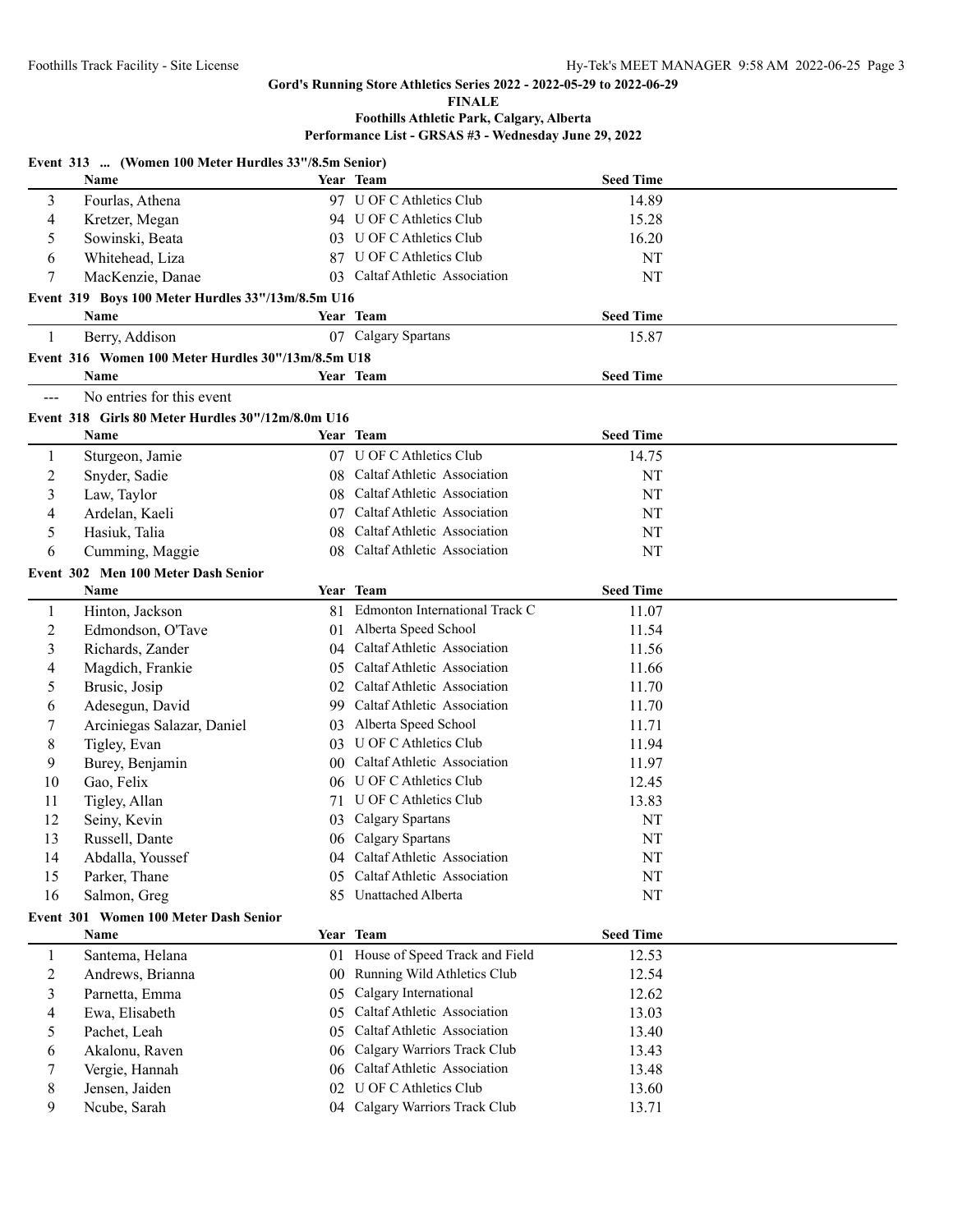**FINALE**

## **Foothills Athletic Park, Calgary, Alberta**

**Performance List - GRSAS #3 - Wednesday June 29, 2022**

## **Event 301 ... (Women 100 Meter Dash Senior)**

|                | Name                                |     | Year Team                                          | <b>Seed Time</b> |  |
|----------------|-------------------------------------|-----|----------------------------------------------------|------------------|--|
| 10             | Woodard, Kelsey                     |     | 06 Caltaf Athletic Association                     | 13.82            |  |
| 11             | Ncube, Sandra                       | 06  | Calgary Warriors Track Club                        | 14.01            |  |
| 12             | Ruiz, Maria                         | 06  | Calgary Warriors Track Club                        | 14.17            |  |
| 13             | Penny, Julia                        | 06  | Caltaf Athletic Association                        | 14.23            |  |
| 14             | Adams, Mercedes                     |     | 04 U OF C Athletics Club                           | 14.27            |  |
| 15             | %Rissling, Tianna                   | 93  | Caltaf Athletic Association                        | 15.65            |  |
| 16             | Dominick, Crista                    | 73  | Calgary Spartans                                   | 16.35            |  |
| 17             | Peterson, Mona Rae                  | 65  | Caltaf Athletic Association                        | 16.41            |  |
| 18             | Hausermann, Megan                   | 05  | Caltaf Athletic Association                        | 1:00.97          |  |
| 19             | Stilman, Shani                      | 69  | Calgary Spartans                                   | 15:40.00         |  |
| 20             | Sharma, Lily                        | 06. | Calgary Spartans                                   | NT               |  |
| 21             | Lee, Katie                          |     | 06 Caltaf Athletic Association                     | NT               |  |
| 22             | Orenuga, Oluwabukola                |     | 03 U OF C Athletics Club                           | NT               |  |
|                | Event 304 Boys 100 Meter Dash U16   |     |                                                    |                  |  |
|                | Name                                |     | Year Team                                          | <b>Seed Time</b> |  |
| $\mathbf{1}$   | Berry, Addison                      |     | 07 Calgary Spartans                                | 13.02            |  |
| $\overline{2}$ | Nyarko, Adam                        |     | 08 Caltaf Athletic Association                     | NT               |  |
| $\mathfrak{Z}$ |                                     |     | 08 Caltaf Athletic Association                     | NT               |  |
|                | Fray, Shalin<br>Descoteau, Dawsen   |     | 07 Caltaf Athletic Association                     | NT               |  |
| 4              |                                     |     |                                                    |                  |  |
| 5              | Williams-Cardoso, Alesandro         |     | 07 Calgary Spartans<br>Caltaf Athletic Association | NT               |  |
| 6              | Daradich, Talan                     | 08  |                                                    | NT               |  |
|                | Event 303 Girls 100 Meter Dash U16  |     |                                                    |                  |  |
|                | Name                                |     | Year Team                                          | <b>Seed Time</b> |  |
| $\mathbf{1}$   | Butler, Emma                        |     | 07 Calgary Warriors Track Club                     | 13.55            |  |
| $\overline{c}$ | Carter-Cody, Rachael                | 07. | Calgary Warriors Track Club                        | 13.57            |  |
| 3              | Harding, Shayla                     | 08  | Calgary Warriors Track Club                        | 13.66            |  |
| 4              | Pfaff, Giada                        | 07  | Calgary Spartans                                   | 14.17            |  |
| 5              | Olanrewaju, Zaria                   | 07  | Calgary Spartans                                   | 14.30            |  |
| 6              | Boghean, Kamsi                      | 08  | Caltaf Athletic Association                        | NT               |  |
| 7              | Moller, Bella                       |     | 07 Passtrak                                        | NT               |  |
| 8              | West, Paisley                       | 08  | Caltaf Athletic Association                        | NT               |  |
| 9              | Metwally, Rayaan                    |     | 07 U OF C Athletics Club                           | NT               |  |
| 10             | Repo Natvik, Anni Sylvia            |     | 07 U OF C Athletics Club                           | NT               |  |
| 11             | Liao, Jaden                         |     | 07 U OF C Athletics Club                           | NT               |  |
| 12             | Ballard, Amelia                     |     | 08 Caltaf Athletic Association                     | NT               |  |
| 13             | Alicia, Mayala                      |     | 07 Caltaf Athletic Association                     | $\rm{NT}$        |  |
| 14             | Okemakinde, Elizabeth               |     | 09 Calgary Spartans                                | NT               |  |
| 15             | Phippen, Mya                        | 07  | Calgary Spartans                                   | NT               |  |
| 16             | Yonin, Taylor                       | 08  | Caltaf Athletic Association                        | NT               |  |
| 17             | Snyder, Sadie                       | 08. | Caltaf Athletic Association                        | NT               |  |
| 18             | Marien, Avery                       | 08  | Caltaf Athletic Association                        | NT               |  |
| 19             | Jenkins, Jesse                      |     | 07 Caltaf Athletic Association                     | NT               |  |
|                | Event 306 Men 400 Meter Dash Senior |     |                                                    |                  |  |
|                | Name                                |     | Year Team                                          | <b>Seed Time</b> |  |
| $\mathbf{1}$   | Schultz, Caiden                     |     | 03 Caltaf Athletic Association                     | 50.21            |  |
| $\overline{c}$ | Swadling, Luke                      |     | 03 U OF C Athletics Club                           | 50.50            |  |
| 3              | McFadyen, James                     |     | 04 Caltaf Athletic Association                     | 50.96            |  |
| 4              | Lively, James                       |     | 01 U OF C Athletics Club                           | 51.26            |  |
|                |                                     |     |                                                    |                  |  |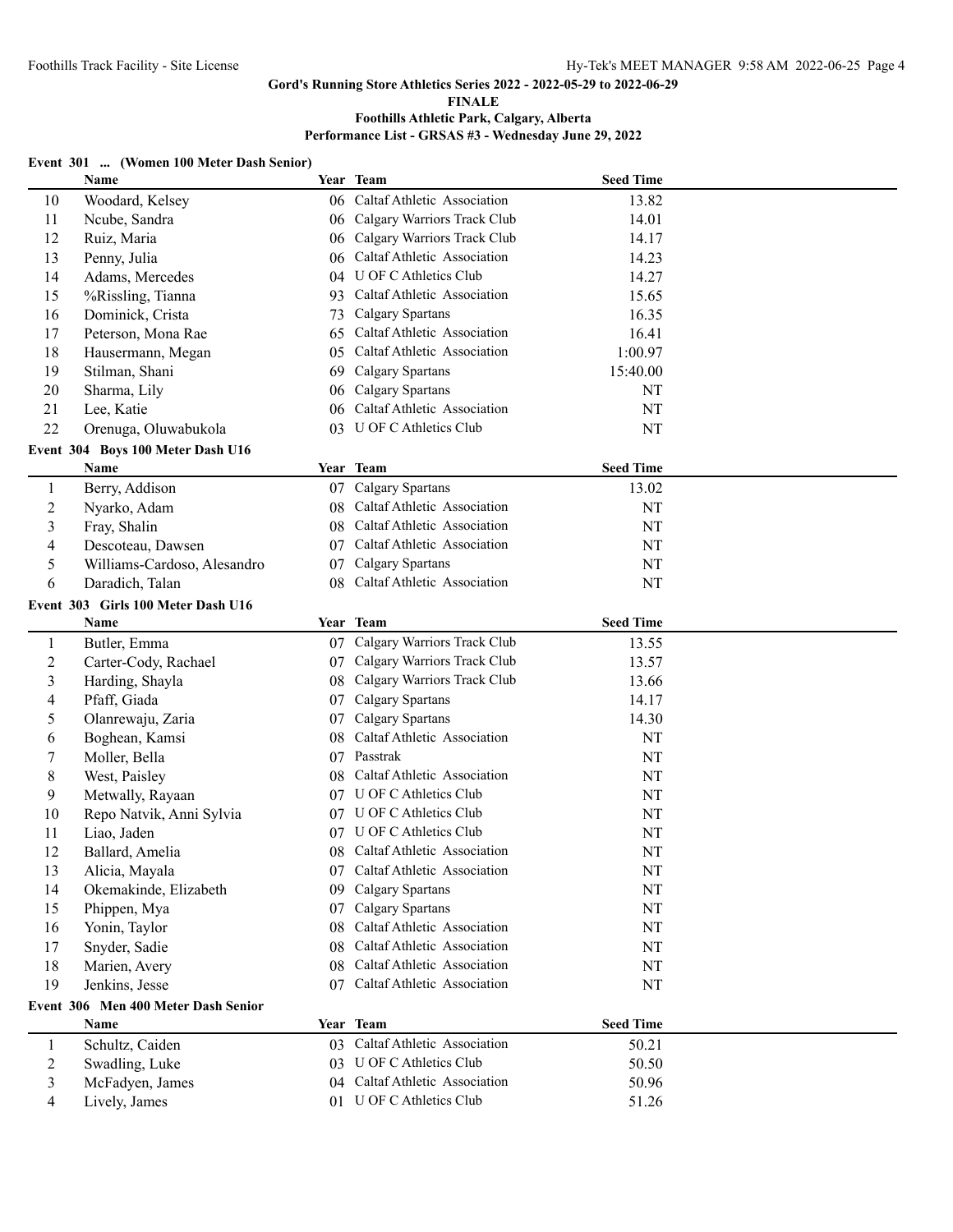#### **FINALE**

## **Foothills Athletic Park, Calgary, Alberta Performance List - GRSAS #3 - Wednesday June 29, 2022**

## **Event 306 ... (Men 400 Meter Dash Senior)**

|                | Name                                  |                 | Year Team                      | <b>Seed Time</b> |  |
|----------------|---------------------------------------|-----------------|--------------------------------|------------------|--|
| 5              | Bouma, Phoenix                        | 03              | <b>U OF C Athletics Club</b>   | 51.90            |  |
| 6              | Grattidge, Clay                       |                 | 05 Cochrane Endurance Project  | 51.98            |  |
| 7              | Sandy, Ryan                           |                 | 06 Caltaf Athletic Association | 52.30            |  |
| 8              | Burey, Benjamin                       | 00 <sup>1</sup> | Caltaf Athletic Association    | 52.62            |  |
| 9              | Mahan, Lachlan                        |                 | 02 U OF C Athletics Club       | 53.17            |  |
| 10             | Kasali, Timoni                        |                 | 05 Caltaf Athletic Association | 53.18            |  |
| 11             | Emerson, Nicholas                     | 04              | Caltaf Athletic Association    | 53.40            |  |
| 12             | Parnetta, Ethan                       |                 | 06 Calgary International       | 53.88            |  |
| 13             | Cook, Aidan                           | 02              | <b>U OF C Athletics Club</b>   | 54.03            |  |
| 14             | White, Jacob                          | 03              | Cochrane Endurance Project     | 54.04            |  |
| 15             | Lejeune, Christian                    | 04              | Caltaf Athletic Association    | 54.58            |  |
| 16             | Grinder, Luke                         | 73              | Calgary Spartans               | 56.55            |  |
| 17             | Heuver, Joshua                        | 05              | Unattached Alberta             | 57.00            |  |
| 18             | Cote, Branson                         | 06              | Cochrane Endurance Project     | 1:01.91          |  |
| 19             | Kirk, Wyatt                           | 06              | Cochrane Endurance Project     | 1:05.00          |  |
| 20             | Zuchotzki, Devon                      | 02              | <b>Calgary Spartans</b>        | NT               |  |
| 21             | Undheim, Martin                       |                 | 02 Caltaf Athletic Association | NT               |  |
| 22             | Abdalla, Youssef                      |                 | 04 Caltaf Athletic Association | NT               |  |
| 23             | Ren, Randy                            |                 | 05 U OF C Athletics Club       | NT               |  |
| 24             | Bellehumeur, Evan                     | 05              | Calgary Warriors Track Club    | NT               |  |
|                | Event 305 Women 400 Meter Dash Senior |                 |                                |                  |  |
|                | Name                                  |                 | Year Team                      | <b>Seed Time</b> |  |
| $\mathbf{1}$   | Funnell, Jean                         |                 | 05 Caltaf Athletic Association | 58.96            |  |
| $\overline{c}$ | McHugh, Rianne                        |                 | 92 U OF C Athletics Club       | 58.98            |  |
| 3              | Majer, Grace                          |                 | 04 Caltaf Athletic Association | 59.94            |  |
| 4              | Hamoodi, Maha                         | 04              | Calgary Warriors Track Club    | 1:00.08          |  |
| 5              | Reid, Halle                           | 03              | U OF C Athletics Club          | 1:00.42          |  |
| 6              | Laycock, Emily                        | 00              | U OF C Athletics Club          | 1:01.03          |  |
| 7              | Kaiser, Jessica                       | 87              | Cochrane Endurance Project     | 1:02.00          |  |
| 8              | Kemp, Sydney                          | 03              | Caltaf Athletic Association    | 1:02.30          |  |
| 9              | Nowicki, Sophia                       | 99.             | Cochrane Endurance Project     | 1:03.00          |  |
| 10             | Woodard, Nicole                       | 06              | Caltaf Athletic Association    | 1:03.25          |  |
| 11             | Irvin, Csenia                         | 06              | Cochrane Endurance Project     | 1:04.00          |  |
| 12             | Moores, Holly                         | 04              | Cochrane Endurance Project     | 1:06.00          |  |
| 13             | Baker, Aggie                          |                 | 05 Cochrane Endurance Project  | 1:06.00          |  |
| 14             | Michel, Katrina                       |                 | 04 Unattached Alberta          | 1:07.00          |  |
| 15             | Kirk, Mila                            | 07 <sup>2</sup> | Cochrane Endurance Project     | 1:10.00          |  |
| 16             | Dunne, Kayla                          |                 | 06 Caltaf Athletic Association | NT               |  |
| 17             | Bond, Kenney                          |                 | 02 Caltaf Athletic Association | $\rm{NT}$        |  |
| 18             | Lejeune, Vanya                        |                 | 06 Caltaf Athletic Association | $\rm{NT}$        |  |
| 19             | Beer, Sarah                           | 05              | Cochrane Endurance Project     | $\rm{NT}$        |  |
| 20             | Okikiolu, Bisi                        | 03              | Caltaf Athletic Association    | NT               |  |
| 21             | O'Leary, Claire                       | 05.             | Caltaf Athletic Association    | NT               |  |
|                | Event 308 Boys 300 Meter Dash U16     |                 |                                |                  |  |
|                | Name                                  |                 | Year Team                      | <b>Seed Time</b> |  |
| $\mathbf{1}$   | Heuver, Nathan                        |                 | 07 Unattached Alberta          | 43.00            |  |
| $\overline{c}$ | Jenner, Ethan                         | 08              | Caltaf Athletic Association    | 46.00            |  |
| 3              | Nyarko, Adam                          |                 | 08 Caltaf Athletic Association | NT               |  |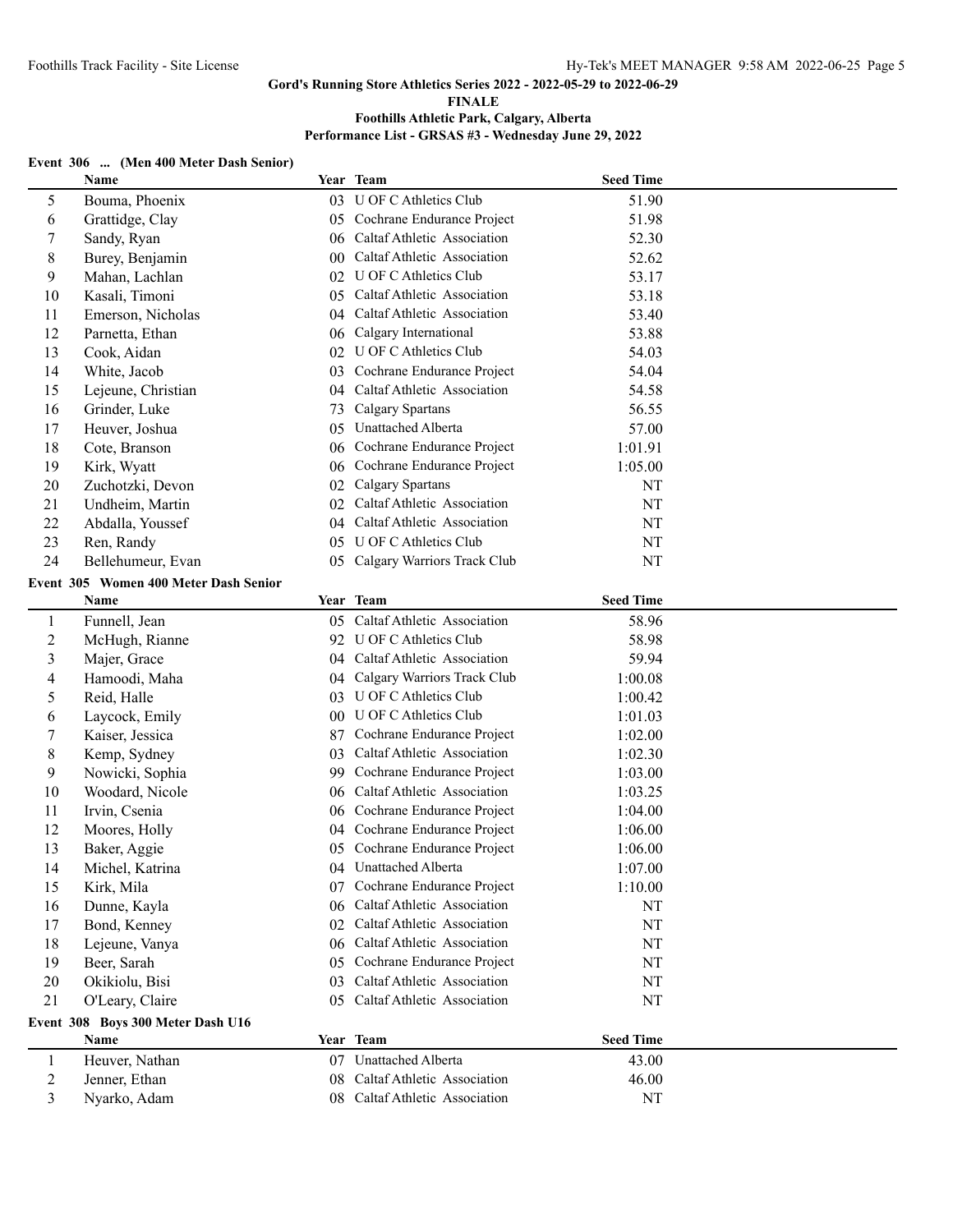#### **FINALE**

|                | Event 308  (Boys 300 Meter Dash U16)  |                 |                                |                  |  |
|----------------|---------------------------------------|-----------------|--------------------------------|------------------|--|
|                | Name                                  |                 | Year Team                      | <b>Seed Time</b> |  |
| 4              | Rosenegge, Nolan                      | 08              | Caltaf Athletic Association    | NT               |  |
| 5              | Daradich, Talan                       | 08              | Caltaf Athletic Association    | NT               |  |
| 6              | Fray, Shalin                          |                 | 08 Caltaf Athletic Association | NT               |  |
|                | Event 307 Girls 300 Meter Dash U16    |                 |                                |                  |  |
|                | Name                                  |                 | Year Team                      | <b>Seed Time</b> |  |
| $\mathbf{1}$   | Fleming, Alina                        |                 | 07 Calgary Warriors Track Club | 44.27            |  |
| $\overline{c}$ | Baradoy, Jayleen                      |                 | 08 Calgary Warriors Track Club | 48.01            |  |
| 3              | Sangha, Simran                        | 08              | Calgary Warriors Track Club    | 48.50            |  |
| 4              | Winter, Eve                           | 08              | Passtrak                       | 55.89            |  |
| 5              | Boghean, Kamsi                        | 08              | Caltaf Athletic Association    | NT               |  |
| 6              | Okemakinde, Elizabeth                 |                 | 09 Calgary Spartans            | NT               |  |
| 7              | Phippen, Mya                          | 07              | Calgary Spartans               | NT               |  |
| 8              | Irvin, Avlea                          | 08              | Cochrane Endurance Project     | NT               |  |
| 9              | Wutzke, August                        | 07              | Caltaf Athletic Association    | NT               |  |
| 10             | Hasiuk, Talia                         | 08              | Caltaf Athletic Association    | NT               |  |
|                | Event 356 Men 200 Meter Dash Senior   |                 |                                |                  |  |
|                | Name                                  |                 | Year Team                      | <b>Seed Time</b> |  |
| $\mathbf{1}$   | Parker, Thane                         |                 | 05 Caltaf Athletic Association | 12.74            |  |
| $\overline{c}$ | Lauzon, Jeremiah                      |                 | 00 Alberta Speed School        | 20.80            |  |
| 3              | Drysdall, Tom                         | 03              | Caltaf Athletic Association    | 21.70            |  |
| 4              | Wright, Ryan                          | 02              | Calgary Spartans               | 22.11            |  |
| 5              | Schultz, Caiden                       | 03              | Caltaf Athletic Association    | 22.24            |  |
| 6              | Lysak, Jacob                          |                 | 04 U OF C Athletics Club       | 22.94            |  |
| 7              | Richards, Zander                      |                 | 04 Caltaf Athletic Association | 23.35            |  |
| 8              | Burey, Benjamin                       | 00 <sup>1</sup> | Caltaf Athletic Association    | 23.50            |  |
| 9              | Magdich, Frankie                      | 05              | Caltaf Athletic Association    | 23.54            |  |
| 10             | Parnetta, Ethan                       | 06              | Calgary International          | 24.29            |  |
| 11             | Tigley, Evan                          | 03              | U OF C Athletics Club          | 24.47            |  |
| 12             | Gao, Felix                            | 06              | <b>U OF C Athletics Club</b>   | 26.06            |  |
| 13             | Tigley, Allan                         | 71              | <b>U OF C Athletics Club</b>   | 28.24            |  |
| 14             | Russell, Dante                        | 06              | <b>Calgary Spartans</b>        | NT               |  |
| 15             | Kasali, Timoni                        | 05              | Caltaf Athletic Association    | NT               |  |
| 16             | Seiny, Kevin                          | 03              | Calgary Spartans               | NT               |  |
| 17             | Abdalla, Youssef                      |                 | 04 Caltaf Athletic Association | NT               |  |
| 18             | Salmon, Greg                          | 85              | Unattached Alberta             | NT               |  |
| 19             | Brusic, Josip                         |                 | 02 Caltaf Athletic Association | NT               |  |
|                | Event 355 Women 200 Meter Dash Senior |                 |                                |                  |  |
|                | Name                                  |                 | Year Team                      | <b>Seed Time</b> |  |
| $\mathbf{1}$   | MacDonald, Sienna                     |                 | 02 U OF C Athletics Club       | 25.21            |  |
| $\overline{c}$ | Okuboyejo, Tise                       |                 | 06 Calgary Warriors Track Club | 25.31            |  |
| 3              | Santema, Helana                       | 01              | House of Speed Track and Field | 25.43            |  |
| 4              | Kretzer, Megan                        | 94              | U OF C Athletics Club          | 25.62            |  |
| 5              | Parnetta, Emma                        | 05              | Calgary International          | 25.77            |  |
| 6              | Gatzke, Natasha                       | 02              | U OF C Athletics Club          | 26.40            |  |
| 7              | Fourlas, Athena                       | 97              | U OF C Athletics Club          | 26.45            |  |
| 8              | Shiu, Sorcha                          | 05              | Calgary Warriors Track Club    | 26.55            |  |
| 9              | Funnell, Jean                         | 05              | Caltaf Athletic Association    | 26.87            |  |
| 10             | Woodard, Nicole                       |                 | 06 Caltaf Athletic Association | 27.45            |  |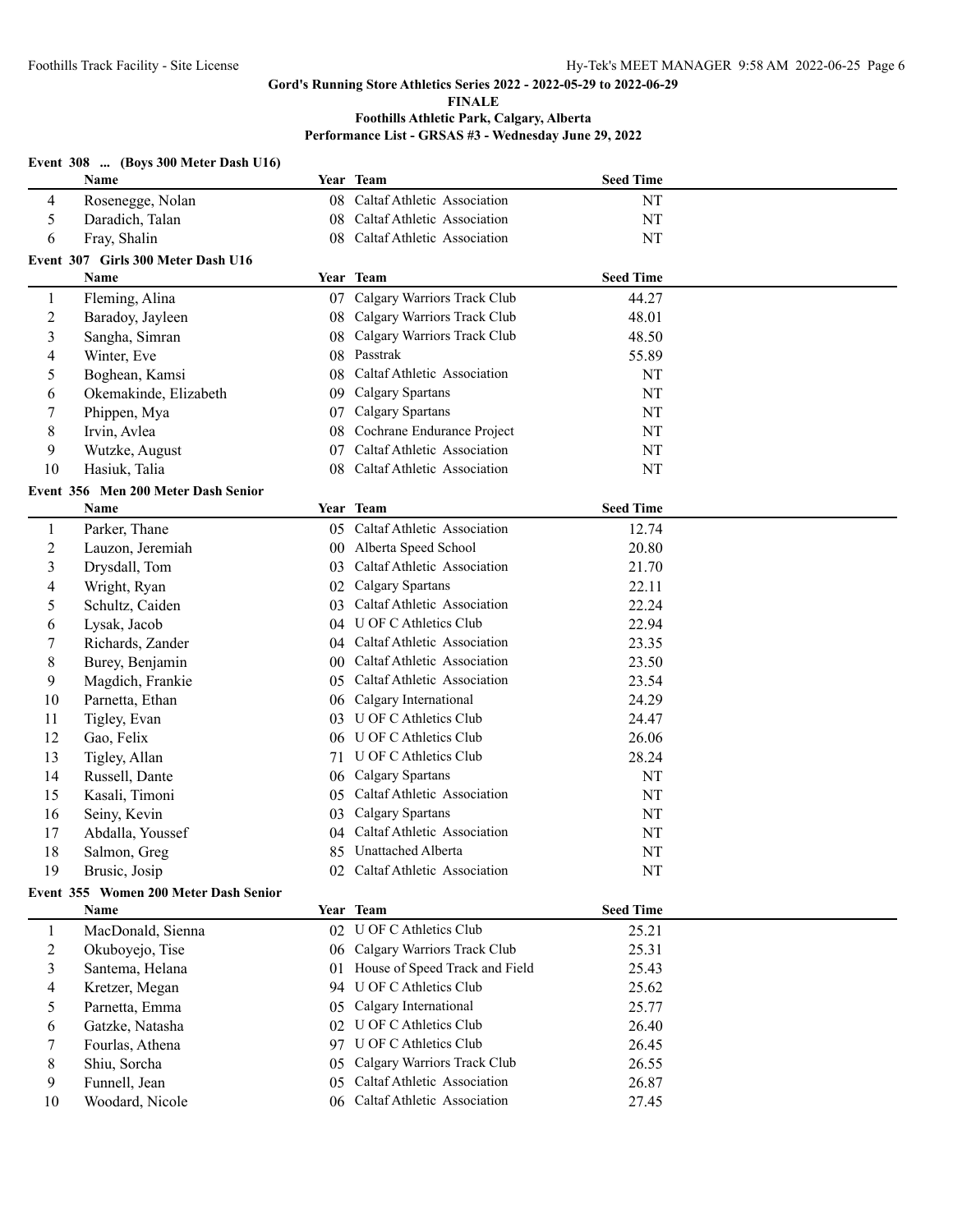**FINALE**

# **Foothills Athletic Park, Calgary, Alberta**

**Performance List - GRSAS #3 - Wednesday June 29, 2022**

#### **Event 355 ... (Women 200 Meter Dash Senior)**

|    | Name                 |    | Year Team                   | <b>Seed Time</b> |  |
|----|----------------------|----|-----------------------------|------------------|--|
| 11 | Sowinski, Beata      | 03 | U OF C Athletics Club       | 27.79            |  |
| 12 | Vergie, Hannah       | 06 | Caltaf Athletic Association | 27.95            |  |
| 13 | Woodard, Kelsey      | 06 | Caltaf Athletic Association | 27.95            |  |
| 14 | Ncube, Sarah         | 04 | Calgary Warriors Track Club | 28.20            |  |
| 15 | Ewa, Elisabeth       | 05 | Caltaf Athletic Association | 28.40            |  |
| 16 | Akalonu, Raven       | 06 | Calgary Warriors Track Club | 28.40            |  |
| 17 | Jensen, Jaiden       | 02 | U OF C Athletics Club       | 28.77            |  |
| 18 | Michel, Katrina      | 04 | Unattached Alberta          | 29.00            |  |
| 19 | Ruiz, Maria          | 06 | Calgary Warriors Track Club | 29.16            |  |
| 20 | Ncube, Sandra        | 06 | Calgary Warriors Track Club | 29.25            |  |
| 21 | Adams, Mercedes      | 04 | U OF C Athletics Club       | 29.49            |  |
| 22 | Penny, Julia         | 06 | Caltaf Athletic Association | 29.80            |  |
| 23 | Lejeune, Vanya       | 06 | Caltaf Athletic Association | 29.86            |  |
| 24 | Peterson, Mona Rae   | 65 | Caltaf Athletic Association | 34.08            |  |
| 25 | Stilman, Shani       | 69 | Calgary Spartans            | 33:39.00         |  |
| 26 | Lee, Katie           | 06 | Caltaf Athletic Association | <b>NT</b>        |  |
| 27 | Whitehead, Liza      | 87 | U OF C Athletics Club       | NT               |  |
| 28 | Artry, Keziah        | 06 | U OF C Athletics Club       | NT               |  |
| 29 | Stevens, Hayley      | 04 | Caltaf Athletic Association | NT               |  |
| 30 | Rost, Caitlyn        | 05 | Calgary Warriors Track Club | NT               |  |
| 31 | Dunne, Kayla         | 06 | Caltaf Athletic Association | NT               |  |
| 32 | Varghese, Olivia     | 00 | U OF C Athletics Club       | NT               |  |
| 33 | Orenuga, Oluwabukola | 03 | U OF C Athletics Club       | NT               |  |
| 34 | Okikiolu, Bisi       | 03 | Caltaf Athletic Association | NT               |  |
|    |                      |    |                             |                  |  |

# **Event 322 Women 1500 Meter Steeplechase 30" Senior**

# **STEEPLE PEOPLE**

|    | Name                                                     |                 | Year Team                   | <b>Seed Time</b> |  |
|----|----------------------------------------------------------|-----------------|-----------------------------|------------------|--|
|    | Newell, Alexis                                           | 05              | Caltaf Athletic Association | 5:53.00          |  |
| 2  | Boyle, Shari                                             | 73              | U OF C Athletics Club       | NT               |  |
| 3  | Stuart, Isla                                             | $06^{\circ}$    | Caltaf Athletic Association | NT               |  |
| 4  | Paterson, Rhian                                          | 00 <sup>°</sup> | U OF C Athletics Club       | NT               |  |
| 5  | Manor, Meghan                                            | 98              | U OF C Athletics Club       | NT               |  |
| 6  | Kuipers, Julia                                           | 03              | Caltaf Athletic Association | NT               |  |
|    | Castillo, Eloisa                                         | 05              | Caltaf Athletic Association | NT               |  |
| 8  | Moores, Holly                                            | 04              | Cochrane Endurance Project  | <b>NT</b>        |  |
| 9  | Kneller, Danika                                          | 06              | Caltaf Athletic Association | NT               |  |
| 10 | Cumming, Mackenzie                                       | 05              | Caltaf Athletic Association | NT               |  |
|    | Event 324 Girls 1500 Meter Steeplechase 30" with wat U16 |                 |                             |                  |  |
|    | <b>Name</b>                                              |                 | Year Team                   | <b>Seed Time</b> |  |
|    | Watson, Jadyn                                            | 08              | Caltaf Athletic Association | NT               |  |
| 2  | Barlow, Ellie                                            | 07              | Cochrane Endurance Project  | NT               |  |
|    | Event 325 Boys 1500 Meter Steeplechase 30" with wat U16  |                 |                             |                  |  |
|    | <b>Name</b>                                              |                 | Year Team                   | <b>Seed Time</b> |  |
|    | Sollitt, Raimo                                           | 07              | Cochrane Endurance Project  | 5:17.84          |  |
| 2  | Heuver, Noah                                             | 08              | Unattached Alberta          | 5:25.00          |  |
| 3  | Malley, Brady                                            | 07              | Cochrane Endurance Project  | 6:00.00          |  |
| 4  | Chipiuk, Rylan                                           | 08              | Leduc Track And Field Club  | NT               |  |
| 5  | Forero-Tarazona, Gabriel                                 | 07              | Caltaf Athletic Association | NT               |  |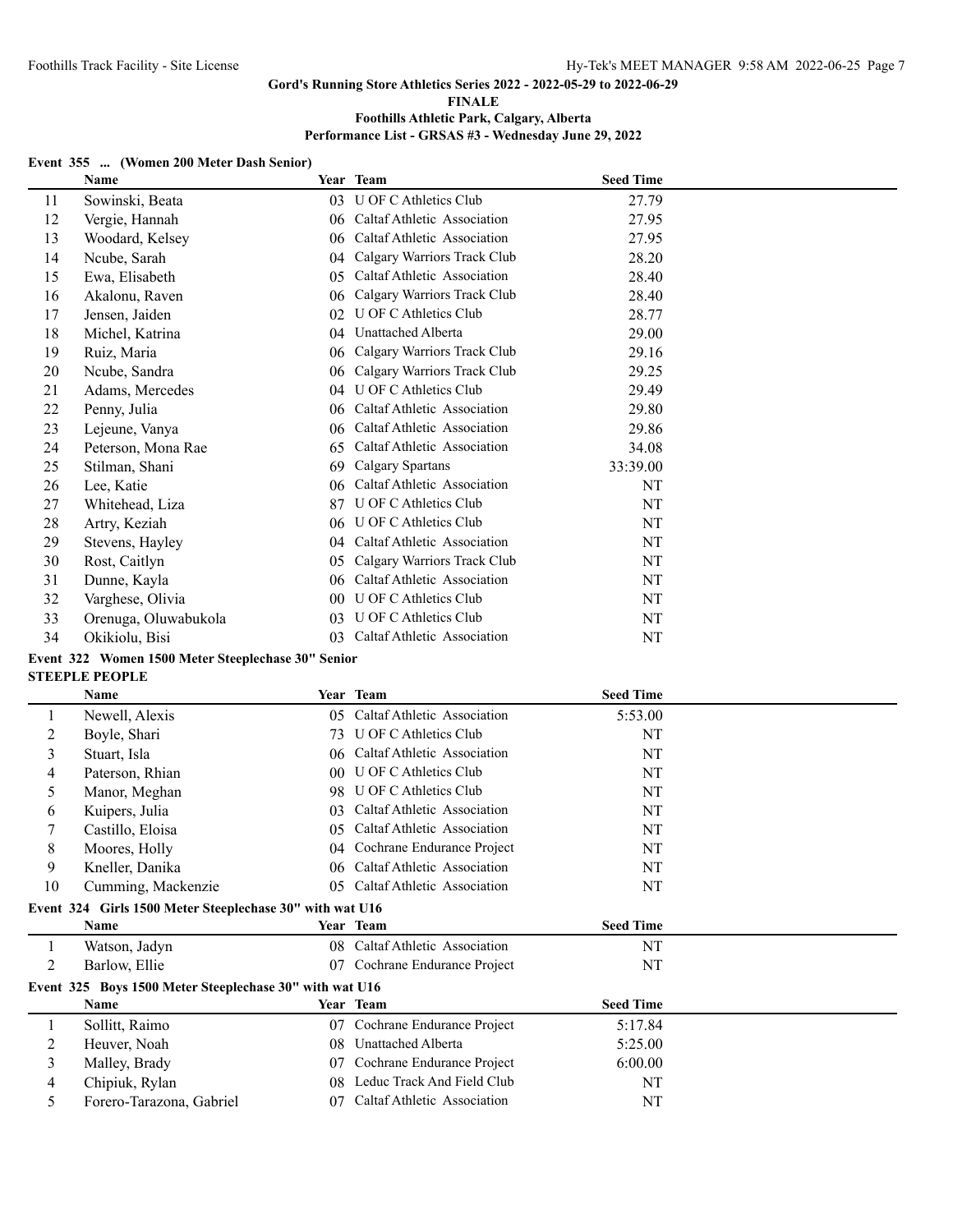**FINALE**

## **Foothills Athletic Park, Calgary, Alberta Performance List - GRSAS #3 - Wednesday June 29, 2022**

#### **Event 323 Men 1500 Meter Steeplechase 36" Senior STEEPLE PEOPLE**

|                | Name                               |     | Year Team                      | <b>Seed Time</b>  |  |
|----------------|------------------------------------|-----|--------------------------------|-------------------|--|
| 1              | Good, Aiden                        |     | 02 Unattached Alberta          | 4:34.69           |  |
| $\overline{c}$ | Ahl, Braden                        |     | 02 Unattached Alberta          | 4:37.04           |  |
| 3              | Jones, Caden                       |     | 06 Cochrane Endurance Project  | 5:04.16           |  |
| 4              | Swadling, Luke                     |     | 03 U OF C Athletics Club       | NT                |  |
| 5              | Mahan, Lachlan                     |     | 02 U OF C Athletics Club       | NT                |  |
| 6              | Lively, James                      |     | 01 U OF C Athletics Club       | NT                |  |
| 7              | Mitchell, Robert                   |     | 98 U OF C Athletics Club       | NT                |  |
| 8              | White-Gloria, Chris                |     | 96 U OF C Athletics Club       | NT                |  |
| 9              | Verbeek, Mauritz                   |     | 06 Cochrane Endurance Project  | NT                |  |
| 10             | Kirk, Wyatt                        |     | 06 Cochrane Endurance Project  | NT                |  |
| 11             | Cook, Aidan                        |     | 02 U OF C Athletics Club       | NT                |  |
| 12             | Bouma, Phoenix                     |     | 03 U OF C Athletics Club       | NT                |  |
|                | Event 361 Women Triple Jump Senior |     |                                |                   |  |
|                | Name                               |     | Year Team                      | <b>Seed Mark</b>  |  |
| 1              | Pachet, Leah                       |     | 05 Caltaf Athletic Association | ND                |  |
|                | Event 362 Men Triple Jump Senior   |     |                                |                   |  |
|                | Name                               |     | Year Team                      | <b>Seed Mark</b>  |  |
| $\frac{1}{2}$  | No entries for this event          |     |                                |                   |  |
|                | Event 365 Girls Long Jump U16      |     |                                |                   |  |
|                | <b>Name</b>                        |     | Year Team                      | <b>Seed Mark</b>  |  |
| 1              | Hamilton, Kaleigh                  | 07  | Calgary Spartans               | 4.89m             |  |
| $\overline{c}$ | Harding, Shayla                    | 08  | Calgary Warriors Track Club    | 4.66m             |  |
| 3              | Winter, Eve                        |     | 08 Passtrak                    | 4.08 <sub>m</sub> |  |
| 4              | Boghean, Kamsi                     | 08  | Caltaf Athletic Association    | <b>ND</b>         |  |
| 5              | Sturgeon, Jamie                    |     | 07 U OF C Athletics Club       | ND                |  |
| 6              | Moller, Bella                      |     | 07 Passtrak                    | <b>ND</b>         |  |
| 7              | Olanrewaju, Zaria                  | 07  | Calgary Spartans               | <b>ND</b>         |  |
| 8              | Ehirhieme, Uwa                     | 08. | Caltaf Athletic Association    | ND                |  |
| 9              | Okemakinde, Elizabeth              | 09. | Calgary Spartans               | <b>ND</b>         |  |
| 10             | West, Paisley                      | 08  | Caltaf Athletic Association    | ND                |  |
| 11             | Nsabiyeze, Ayda                    |     | 07 Caltaf Athletic Association | ND                |  |
|                | Event 366 Boys Long Jump U16       |     |                                |                   |  |
|                | Name                               |     | Year Team                      | <b>Seed Mark</b>  |  |
| 1              | Stahl, Cameron                     |     | 08 Caltaf Athletic Association | ND                |  |
| $\overline{c}$ | Solomon, Erik                      |     | 07 Calgary Spartans            | ND                |  |
|                | Event 326 Women High Jump Senior   |     |                                |                   |  |
|                | Name                               |     | Year Team                      | <b>Seed Mark</b>  |  |
| 1              | Sieben, Taryn                      | 06  | Calgary Warriors Track Club    | 1.40m             |  |
| 2              | Machin, Rachel                     |     | 92 U OF C Athletics Club       | <b>NH</b>         |  |
| 3              | Artry, Keziah                      |     | 06 U OF C Athletics Club       | <b>NH</b>         |  |
| 4              | Fourlas, Athena                    |     | 97 U OF C Athletics Club       | <b>NH</b>         |  |
| 5              | Ochosky, Brianna                   |     | 95 U OF C Athletics Club       | <b>NH</b>         |  |
| 6              | Mayr, Madison                      | 01. | <b>U OF C Athletics Club</b>   | <b>NH</b>         |  |
| 7              | Watts, Abby                        |     | 01 U OF C Athletics Club       | NH                |  |
| 8              | Jolicoeur, Jovette                 |     | 59 U OF C Athletics Club       | <b>NH</b>         |  |
| 9              | Rost, Caitlyn                      |     | 05 Calgary Warriors Track Club | NH                |  |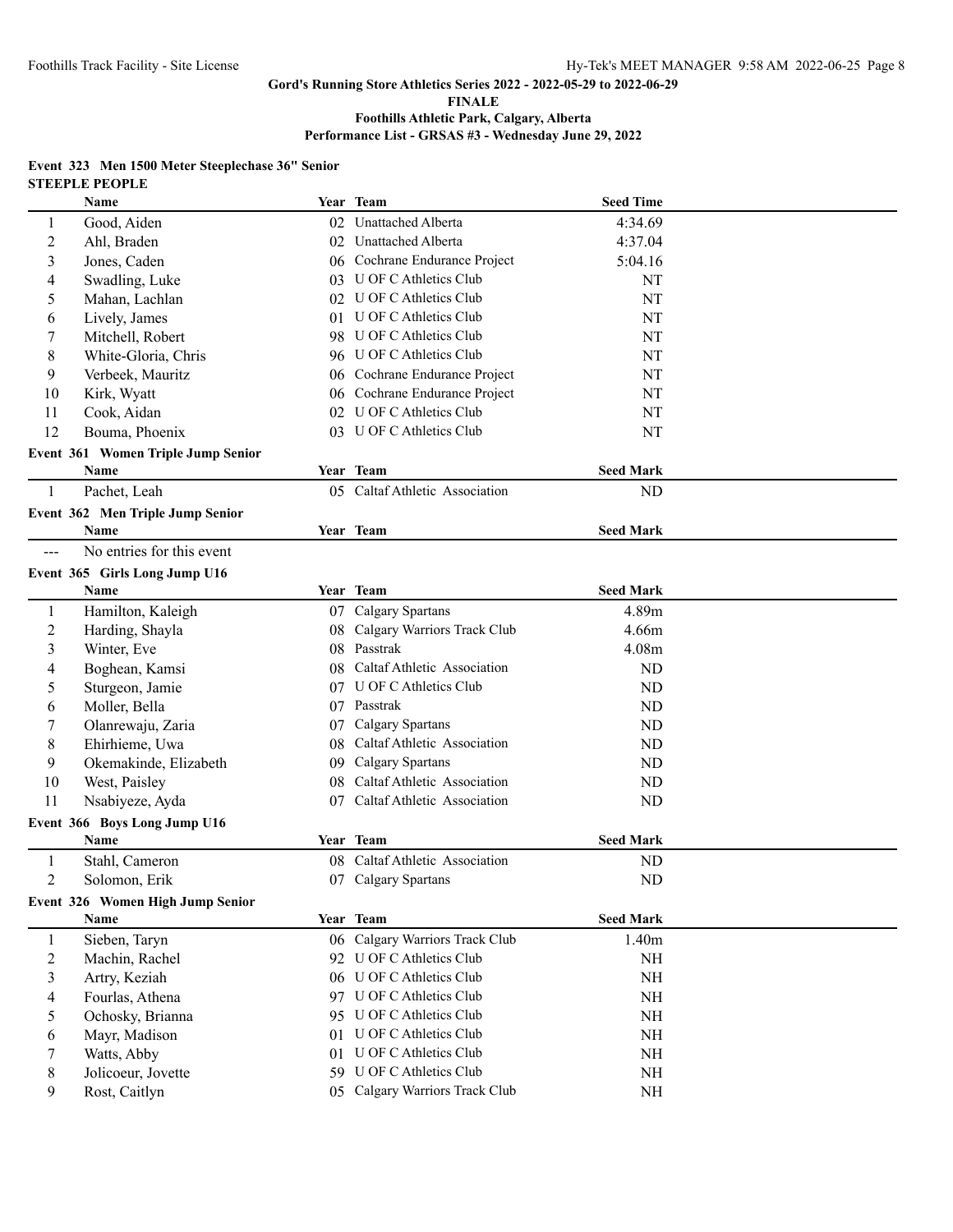**FINALE**

|  |  | Event 327 Men High Jump Senior |
|--|--|--------------------------------|

|                | Name                                        |    | Year Team                      | <b>Seed Mark</b>  |  |
|----------------|---------------------------------------------|----|--------------------------------|-------------------|--|
| 1              | Solomon, Erik                               |    | 07 Calgary Spartans            | <b>NH</b>         |  |
| 2              | Lysak, Jacob                                |    | 04 U OF C Athletics Club       | NH                |  |
| 3              | Chase, Roenen                               |    | 06 Calgary Spartans            | NH                |  |
|                | Event 353 Women Pole Vault Senior           |    |                                |                   |  |
|                | Name                                        |    | Year Team                      | <b>Seed Mark</b>  |  |
| $\mathbf{1}$   | Deere, Megan                                |    | 05 U OF C Athletics Club       | NH                |  |
| $\overline{2}$ | MacKenzie, Danae                            |    | 03 Caltaf Athletic Association | NH                |  |
| 3              | Badau, Raluca                               |    | 01 U OF C Athletics Club       | NH                |  |
|                | Event 354 Men Pole Vault Senior             |    |                                |                   |  |
|                | Name                                        |    | Year Team                      | <b>Seed Mark</b>  |  |
| $\mathbf{1}$   | Rakochy, Julian                             |    | 04 Caltaf Athletic Association | 4.10m             |  |
| $\overline{2}$ | Rakochy, Jack                               |    | 07 Caltaf Athletic Association | 2.10 <sub>m</sub> |  |
|                | Event 338 Boys Shot Put 4kg U16             |    |                                |                   |  |
|                | Name                                        |    | Year Team                      | <b>Seed Mark</b>  |  |
| -1             | Berry, Addison                              |    | 07 Calgary Spartans            | 11.04m            |  |
|                | Event 337 Girls Shot Put 3kg U16            |    |                                |                   |  |
|                | Name                                        |    | Year Team                      | <b>Seed Mark</b>  |  |
| 1              | Schultz, Breanna                            |    | 07 Caltaf Athletic Association | ND                |  |
|                | Event 342 Men Discus Throw 2 kg Senior      |    |                                |                   |  |
|                | Name                                        |    | Year Team                      | <b>Seed Mark</b>  |  |
| 1              | Banks, Liam                                 |    | 96 Caltaf Athletic Association | 46.03m            |  |
| 2              | Eze, Wesley                                 |    | 02 U OF C Athletics Club       | ND                |  |
|                | Event 343 Men Discus Throw 1.75 kg U20      |    |                                |                   |  |
|                | Name                                        |    | Year Team                      | <b>Seed Mark</b>  |  |
| -1             | Schultz, Caiden                             |    | 03 Caltaf Athletic Association | ND                |  |
|                | Event 344 Men Discus Throw 1.5 kg U18       |    |                                |                   |  |
|                | Name                                        |    | Year Team                      | <b>Seed Mark</b>  |  |
| 1              | Parker, Thane                               |    | 05 Caltaf Athletic Association | ND                |  |
|                | <b>Event 348 Men Discus Throw Masters</b>   |    |                                |                   |  |
|                | <b>Name</b>                                 |    | Year Team                      | <b>Seed Mark</b>  |  |
| -1             | McCulloch, Gordon                           |    | 58 Unattached Alberta          | 36.00m            |  |
|                | Event 341 Women Discus Throw 1 kg Senior    |    |                                |                   |  |
|                | <b>Name</b>                                 |    | Year Team                      | <b>Seed Mark</b>  |  |
| 1              | Johnson, Alexis                             |    | 00 Caltaf Athletic Association | N <sub>D</sub>    |  |
| $\overline{2}$ | %McCulloch, Jasmyn                          |    | 93 Caltaf Athletic Association | <b>ND</b>         |  |
| 3              | Andres, Rachel                              | 87 | Caltaf Athletic Association    | <b>ND</b>         |  |
| 4              | Omosun, Osereme                             |    | 99 U OF C Athletics Club       | <b>ND</b>         |  |
|                | <b>Event 347 Women Discus Throw Masters</b> |    |                                |                   |  |
|                | <b>Name</b>                                 |    | Year Team                      | <b>Seed Mark</b>  |  |
| 1              | Nesterenko, Louise                          |    | 50 U OF C Athletics Club       | <b>ND</b>         |  |
|                | Event 346 Boys Discus Throw 1 kg U16        |    |                                |                   |  |
|                | Name                                        |    | Year Team                      | <b>Seed Mark</b>  |  |
| 1              | Berry, Addison                              |    | 07 Calgary Spartans            | 27.89m            |  |
| 2              | Painter, Jack                               |    | 07 Caltaf Athletic Association | ND                |  |